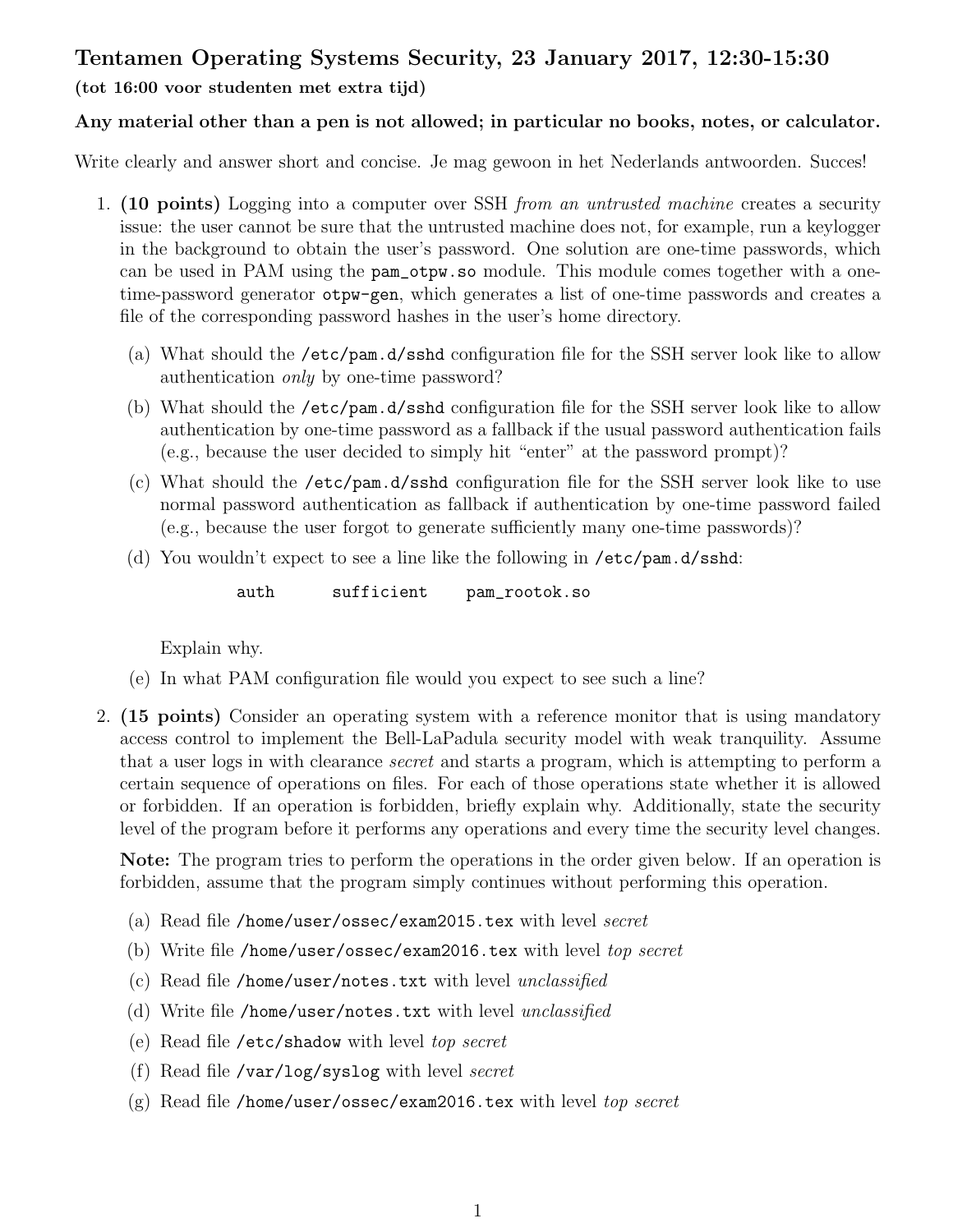3. (25 points) The "classical" way to exploit a buffer-overflow vulnerability is to inject shellcode on the stack and overwrite the return address with the address of that shell code. Consider the following vulnerable function:

```
int vuln() {
    char buf[150];
    ssize_t b;
    memset(buf, 0, 150);
    printf("Enter input: ");
    b = read(0, but, 400);printf("Recv: ");
    write(1, but, b);return 0;
}
```
- (a) Which line contains the vulnerability?
- (b) Assume that a program using the function vuln() is running with non-executable stack such that the shell-code-injection attack won't work. What kind of attack could you mount to exploit the buffer overflow instead?
- (c) Assume that the program is running on an AMD64 machine. What addresses will you need to mount the attack from part b)?
- (d) Explain in detail what data an attacker needs to place in buf in order to mount the attack. What address listed in part c) needs to overwrite the return address of vuln()?
- (e) Address-space layout randomization (ASLR) makes this attack considerably more difficult. Explain why.
- (f) What could an attacker do to circumvent ASLR and still mount the attack described in part b)?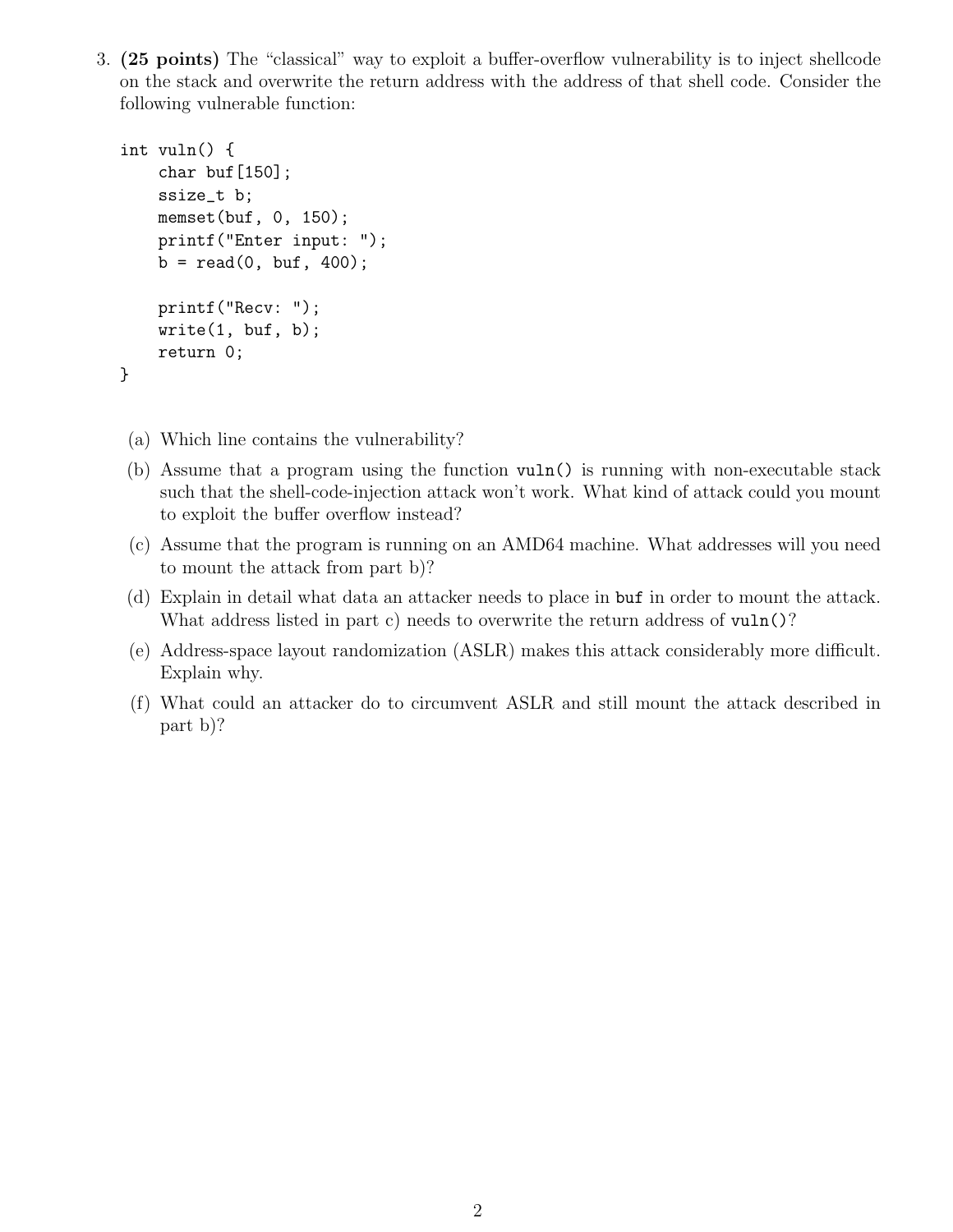4. (15 points) Consider the following program that only opens the file /tmp/outfile.txt for writing (appending), if the file exists and is not a symbolic link.

```
#include <stdio.h>
#include <unistd.h>
#include <sys/stat.h>
#include <sys/types.h>
int main(int argc, char *argv[]) {
  struct stat st;
 FILE *fh;
  const char *path = "/tmp/outfile.txt";
  uid_t puid;
  int r;
  if(argc \langle 2 \rangle {
    fprintf(stderr, "Usage: %s FILE\n", argv[0]);
    return -1;
  }
  r = lstat(path, &st);
  if(r < 0) {
    fprintf(stderr, "lstat failed on \sqrt{k}s\n", argv[1]);
    return -1;
  }
  puid = geteuid();
  // Check, whether file is a symbolic link
  if((st.st_model & S_IFFMT) != S_IFFINK) {
    fh = fopen(path, "a");
    if (!fh) {
      fprintf(stderr, "Opening file %s for appending failed\n", argv[1]);
      return -1;
    }
    fprintf(fh, \sqrt{\sinh(\pi)}, argv[1]);
    fclose(fh);
  }
  else {
    fprintf(stderr, "Error: file %s is a symbolic link\n", argv[1]);
  }
  return 0;
}
```